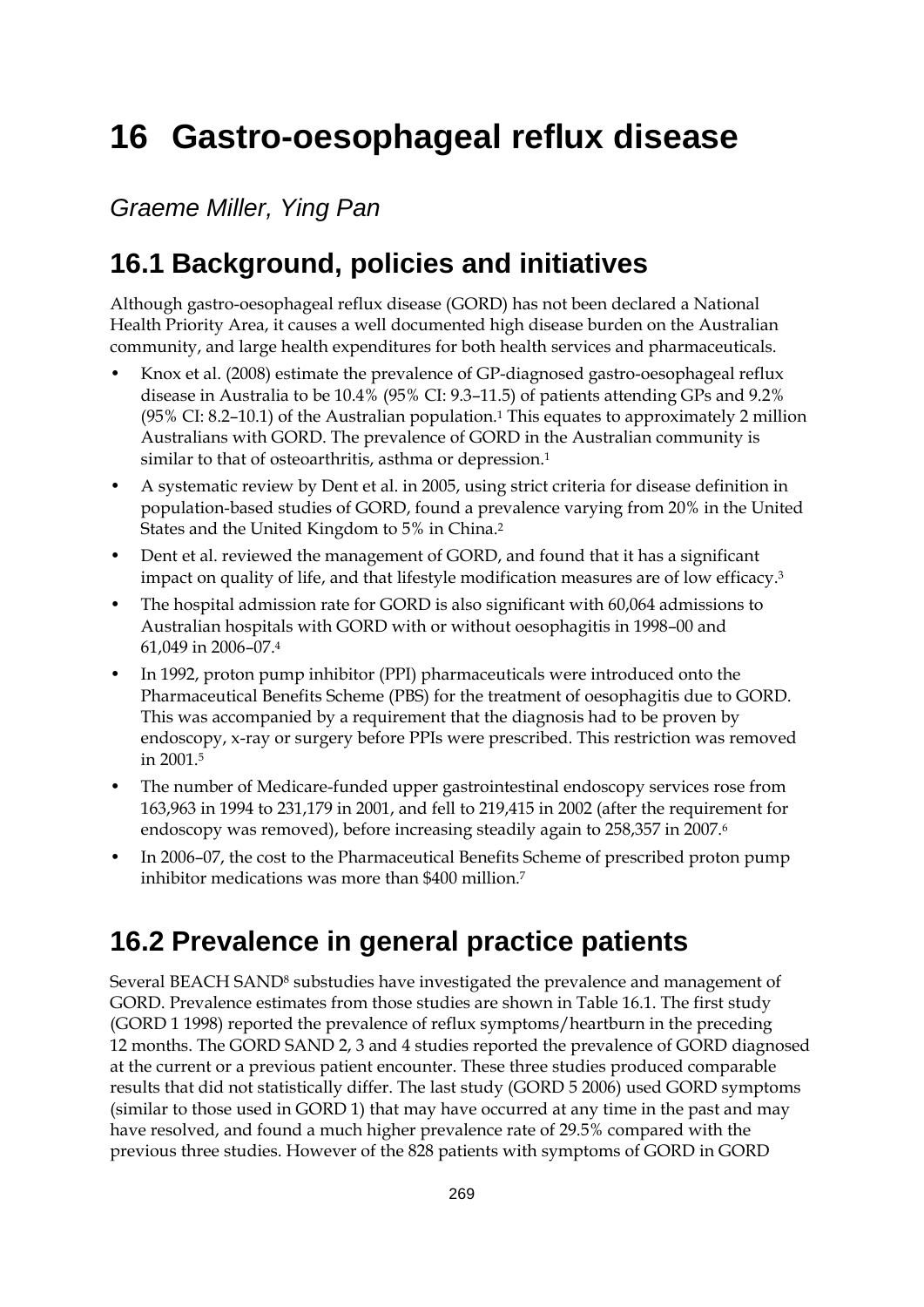SAND 5, 46.1% had current symptoms and 30.8% had symptoms in the previous 12 months which would be similar to the findings in GORD 2–4.9,10

These results equate well with the systematic review by Dent referred to above<sup>2</sup> but are significantly higher than the prevalence reported by Knox. The latter reported patients with GORD currently under management, a method that would have underestimated the total GORD prevalence in patients attending general practice, as it excluded those patients with GORD who had not sought medical care for their problem.<sup>1</sup>

| SAND study <sup>9,10</sup> | Abstract number | <b>Study year</b> | <b>Patients</b> | Prevalence (per cent) | 95% CI        |
|----------------------------|-----------------|-------------------|-----------------|-----------------------|---------------|
| GORD 1                     | Chapter 8       | 1998              | 3.368           | 12.5                  | $10.5 - 14.5$ |
| GORD <sub>2</sub>          | Abstract 24     | 2001              | 2,767           | 15.7                  | $13.3 - 18.0$ |
| GORD 3                     | Abstract 34     | $2001 - 02$       | 3.018           | 19.9                  | $16.8 - 22.9$ |
| GORD 4                     | Abstract 60     | 2003              | 2,538           | 16.2                  | $14.1 - 18.4$ |
| GORD 5                     | Abstract 100    | 2006              | 2,801           | 29.5                  | $26.4 - 32.6$ |

**Table 16.1: GORD prevalence estimates from SAND studies 1998 to 2006** 

*Note:* CI—confidence limit. Chapter 8 refers to Chapter 8 of AIHW publication, *Measures of health and health care delivery in general practice in Australia 2000.* 

## **16.3 Multimorbidity occurring with GORD**

Britt et al. investigated the occurrence of multimorbidity in patients with GORD using data from another BEACH SAND substudy in 2005.11 The Cumulative Illness Rating Scale was used to group chronic illnesses into domains according to the method described by Fortin et al.12 For patients with GORD the most common associated morbidity was vascular disease, this combination occurring in 5.0% of the Australian population. Of those patients with GORD and vascular disease, 25.1% had a morbidity in a third domain and 63.7% had two or more additional morbidities.

GORD patients with one or more additional morbidity domains constituted 9.1% of the population (estimated to be 1.9 million patients nationally), 4.9% had three or more morbidity domains (more than 1 million patients) and 3.2% had four or more morbidity domains (estimated to be 672,000 patients).

### **16.4 Management in general practice**

As shown in Figure 16.1, since 1998–00 there has been about a 45% increase in the management rate of GORD in general practice, from 1.5 per 100 encounters in 1998–00 (95% CI: 1.4–1.6) to 2.2 per 100 encounters in 2006–08 (95% CI: 2.1–2.3). This change was reflected in all age groups of 15 years and over and in both sexes.

There has also been a significant increase of 46% in the rate of new diagnoses of GORD, from 0.26 per 100 encounters in 1998–00 (95% CI: 0.23–0.28) to 0.38 per 100 encounters in 2006–08 (95% CI: 0.35–0.41) (Figure 16.1).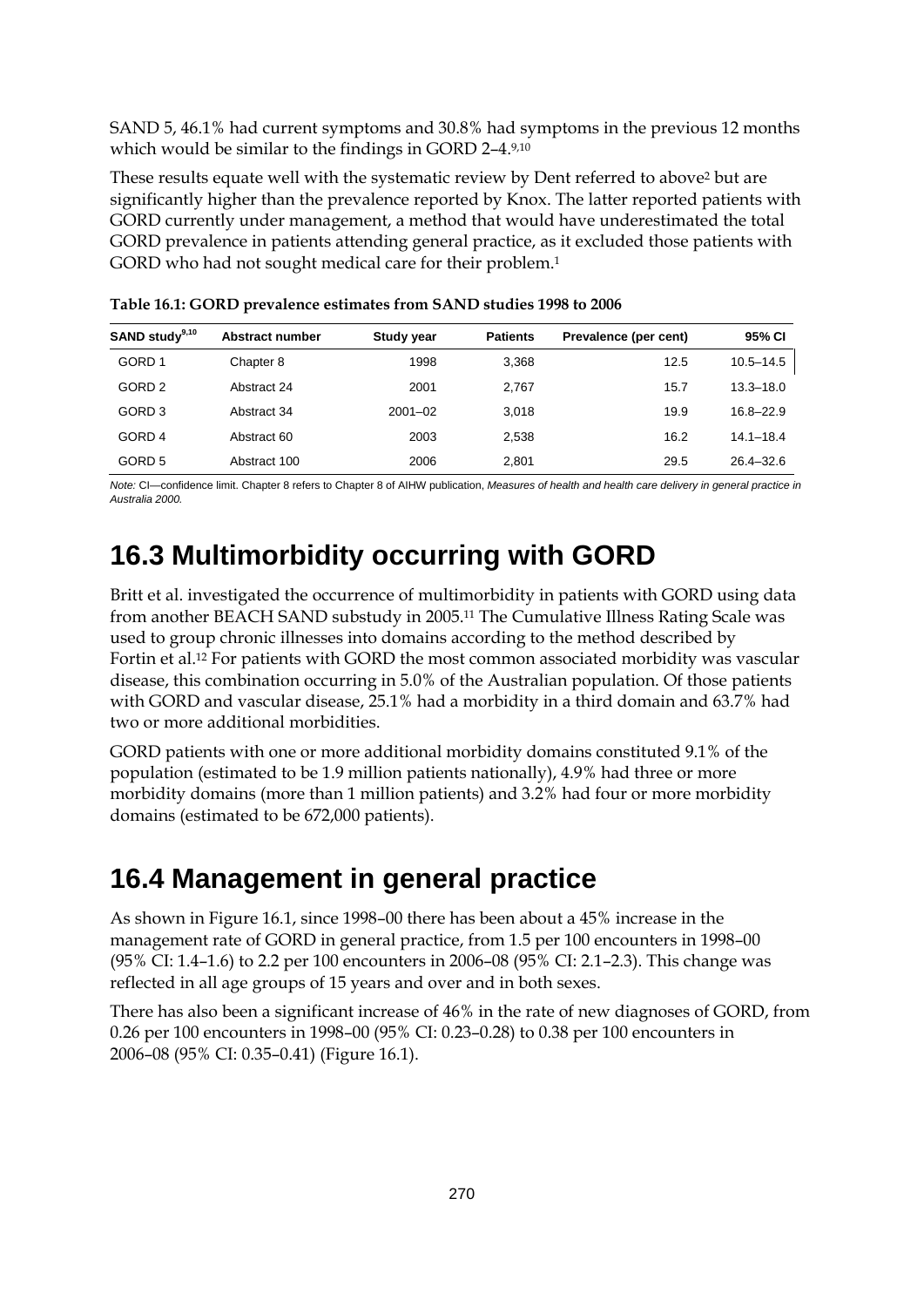

### **Pathology test ordering**

In the coding of pathology tests, a different system was used in 1998–00 to that used in subsequent years. Pathology orders have therefore been compared between 2000–02 and 2006–08.

There was no significant change in the likelihood of at least one pathology test for GORD being ordered, for 4.3 % of GORD problems in 2000–02 and 4.7 in 2006–08. Total pathology orders for GORD also showed no significant change from 8.1 (95% CI: 6.4–9.8) per 100 GORD problems in 2000–02 to 10.6 (95% CI: 8.7–12.5) in 2006–08.

The most commonly ordered test, that for full blood count, remained constant at about 1.8 per 100 GORD problems. H. Pylori testing also remained constant at about 1.7 per 100 GORD problems. In 2006–08, the H. Pylori testing rate was 1.8 (95% CI: 1.3–2.2) per 100 total GORD problems, while for new cases of GORD the test rate was significantly higher at 4.3 (95% CI: 2.8–5.8) per 100 new GORD problems.

### **Imaging orders**

In the coding of imaging orders, a different coding system was used in BEACH in 1998–00 to that used in subsequent years. Imaging orders have therefore been compared between 2000–02 and 2006–08.

Imaging orders occurred at the low level of just over 2 per 100 GORD contacts in 2000–02, and were unchanged in 2006–08. This compares to just over six imaging orders per 100 problem contacts in the overall BEACH data.13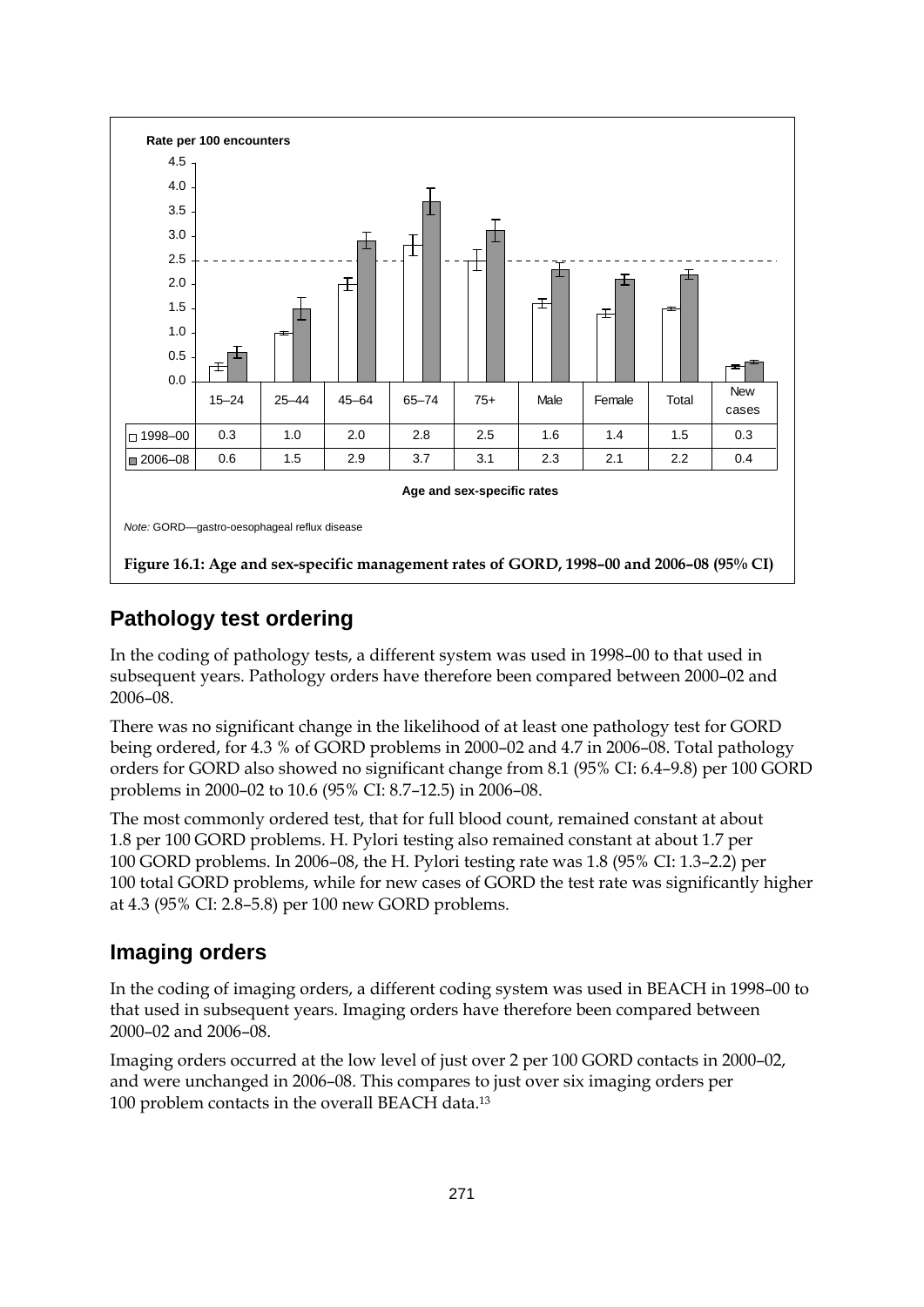### **Referrals**

The rate at which patients were referred to specialists (including for endoscopy), for GORD halved over the study period, from 7.8 (95% CI: 6.7–8.9) per 100 GORD problems in 1998–00 to 4.2 (95% CI: 3.5–4.8) in 2006–08.

Referrals for endoscopy reduced substantially from 2.7 (95% CI: 2.1–3.3) per 100 GORD contacts in 1998–00 to 0.2 (95% CI: 0.0–0.3) per 100 contacts in 2006–08 (Figure 16.2).



### **16.5 Therapeutic management**

### **Medications**

There was no significant change in total medication rates (prescribed, supplied and advised) per 100 GORD problems managed between 1998–00 and 2006–08, at 95.5 (95% CI: 93.7–97.4) medications per 100 GORD problems in 1998–00 and 94.5 (95% CI: 93.3–95.7) in 2006–08. This is significantly higher than the medication rate in BEACH patients in 2006–08 of 65.7 (95% CI: 64.8–66.6) medications per 100 problems.

The majority of medications recorded for the management of patients' GORD were the acid suppressant agents, H2 receptor antagonists (H2RA) and proton pump inhibitors. Acid suppressant medications as a group showed no change in rate during the study period.

There was however a major shift in use between H2RAs and proton pump inhibitors between 1998–00 and 2006–08. H2RAs decreased massively in frequency of use from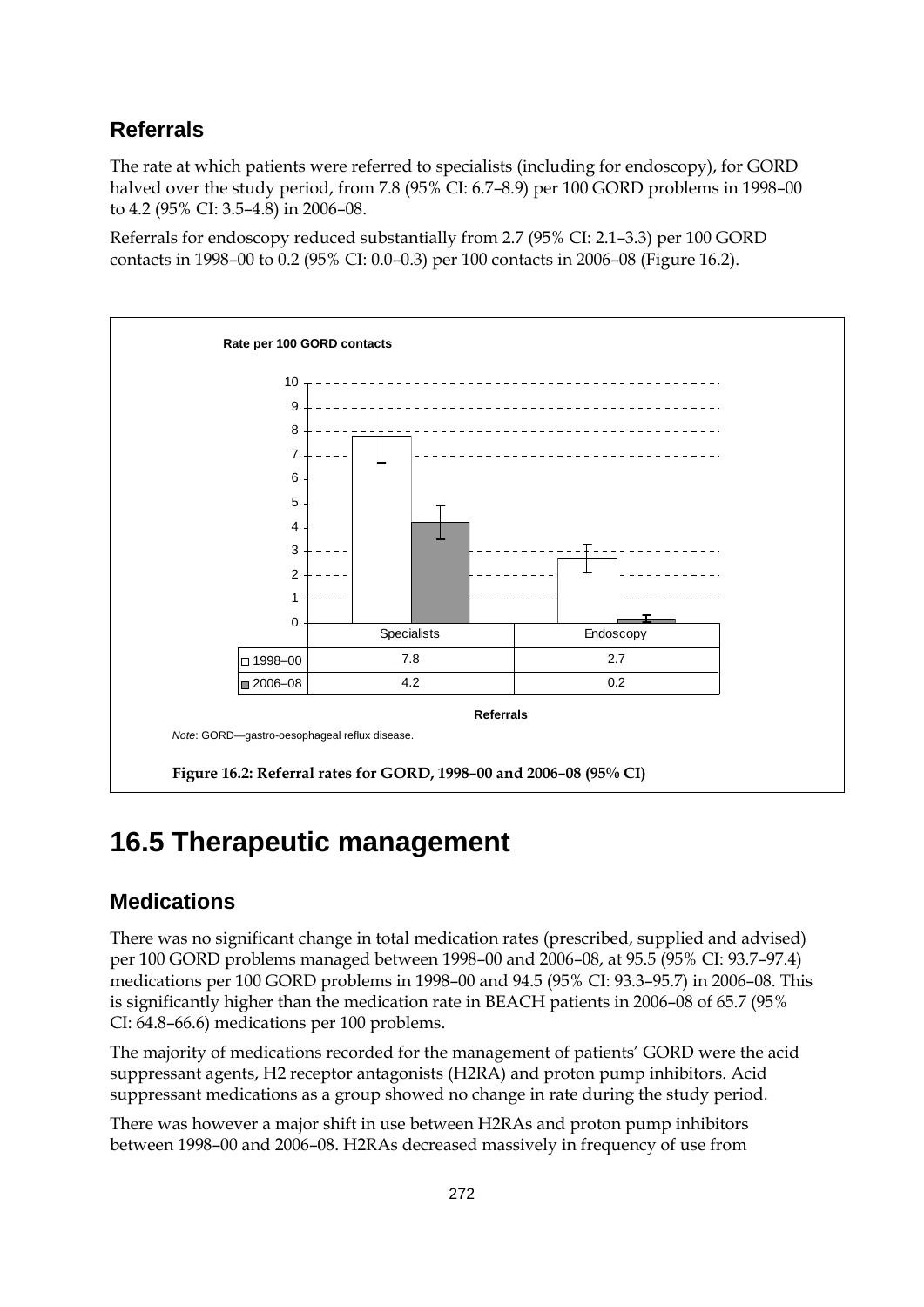43.5 (95% CI: 41.6–45.5) per 100 GORD problems in 1998–00 to 6.4 (95% CI: 5.5–7.2) in 2006–08. Proton pump inhibitors, on the other hand, increased from 27.3 (95% CI: 25.5–29.0) per 100 GORD problems in 1998–00 to 76.6 (95% CI: 75.1–78.1) in 2006–08 (Figure 16.3).

The second most frequently recorded medication group were propulsives, which decreased sharply in use from 9.1 (95% CI: 7.9–10.2) per 100 GORD problems in 1998–00 to 1.4 (95% CI: 1.1–1.8) in 2006–08.

Other therapies such as antacids, and antiregurgitants are now prescribed, advised or supplied at very low levels.



### **Other treatments**

There was no significant change in the level of clinical treatments such as advice and counselling between 1998–00 and 2006–08 which occurred at a rate of about 15 per 100 GORD problems managed. Clinical treatments were provided for new cases of GORD at about 26 per 100 new GORD problems managed, remaining unchanged over the period. Procedural treatments remained constant at about one procedure per 100 GORD problems.

## **16.6 Overview of management of GORD in 2006–08**

Figure 16.4 provides an overview of the management of GORD at GP encounters during 2006–08. GORD was managed in BEACH 4,100 times in the 2 years from April 2006 to March 2008, at a rate of 2.2 per 100 encounters. This represents about 2.3 million encounters per year at which GORD is managed in general practice nationally. Some problem and concept labels in this section include grouped ICPC-2 and ICPC-2 PLUS codes (see Chapter 2). A full list of code groups is provided in Appendix 3.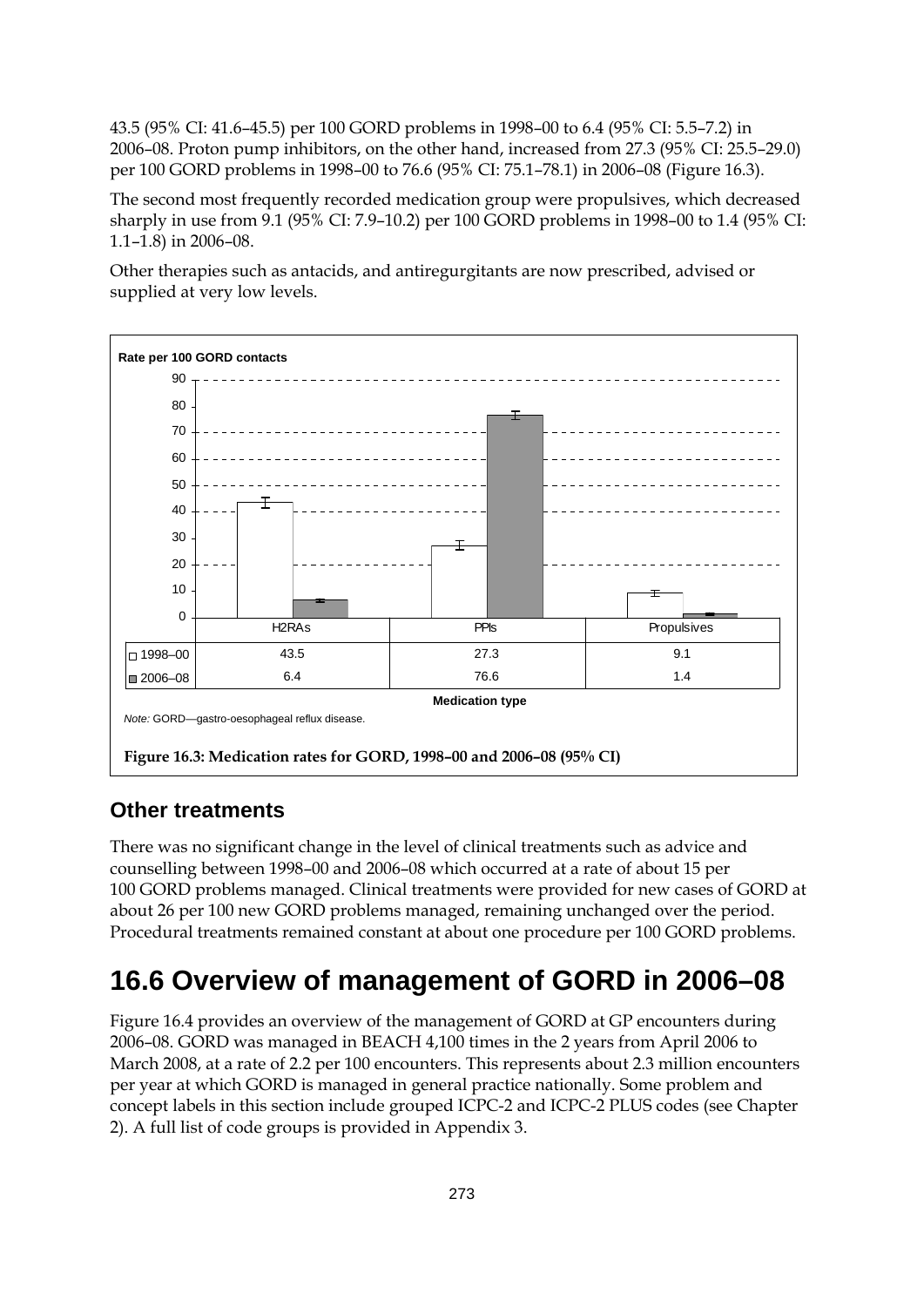#### **Age and sex of patients**

Of encounters at which GORD was managed (GORD encounters), 60% were with female patients, which is similar to the distribution for all BEACH encounters. The sex-specific rates showed similar GORD management rates of 2.3 per 100 total encounters with males and 2.1 per 100 encounters with females. The age distribution of patients at GORD encounters showed significant differences from the total BEACH data. There were higher than average proportions of patients aged 45–64 years (36.6%), 65–74 years (21.1%) and 75 years and over (21.3%). Age-specific management rates were highest among those age groups.

#### **Reasons for encounter**

Request for prescription was the most common reason for encounter stated by patients (38.2 per 100 of these encounters). Oesophageal disease was the reason given by patients for attendance at 19.5 per 100 GORD encounters.

#### **Other problems managed**

Hypertension problems were the most commonly managed problems with GORD, at a rate of 19.8 per 100 of these encounters, followed by lipid disorders at 8.9 per 100 GORD encounters. Depression and osteoarthritis (at 5.3 and 4.8 per 100 GORD encounters, respectively) were managed at significantly higher than average rates for BEACH.

#### **Specialist referrals**

Patients with GORD were referred at a rate of 4.2 per 100 problems, half the rate for all BEACH encounters.13 Referrals were made most frequently to gastroenterologists.

#### **Pathology and imaging orders**

The pathology ordering rate of 10.6 (95% CI: 8.7–12.5) per 100 GORD problems was a third of the average for BEACH 30.3 (95% CI: 29.6–31.0). Full blood count was the most commonly ordered test, at a rate of 2.0 per 100 problems. Imaging ordering rates were also below average (2.1 per 100 GORD problems), the most common being ultrasound of the abdomen.

#### **Medications**

The rate of medications prescribed/supplied or advised was well above the BEACH average at 94.5 per 100 GORD problems managed. Esomeprazole was the medication most frequently prescribed, at a rate of 33.4 per 100 GORD problems managed. The proton pump inhibitors in the top 10 medications were together prescribed at a rate of 81.3 per 100 GORD problems, accounting for 87.3% of all medications prescribed for GORD.

#### **Clinical treatments**

The rate of other treatments provided, 13.4 per 100 of these problems, was significantly lower than the average for BEACH. Most commonly the treatment was Counselling/advice—nutrition/weight, provided at a rate of 4.7 per 100 GORD problems managed. Advice/education was provided for 2.7 per 100 GORD problems.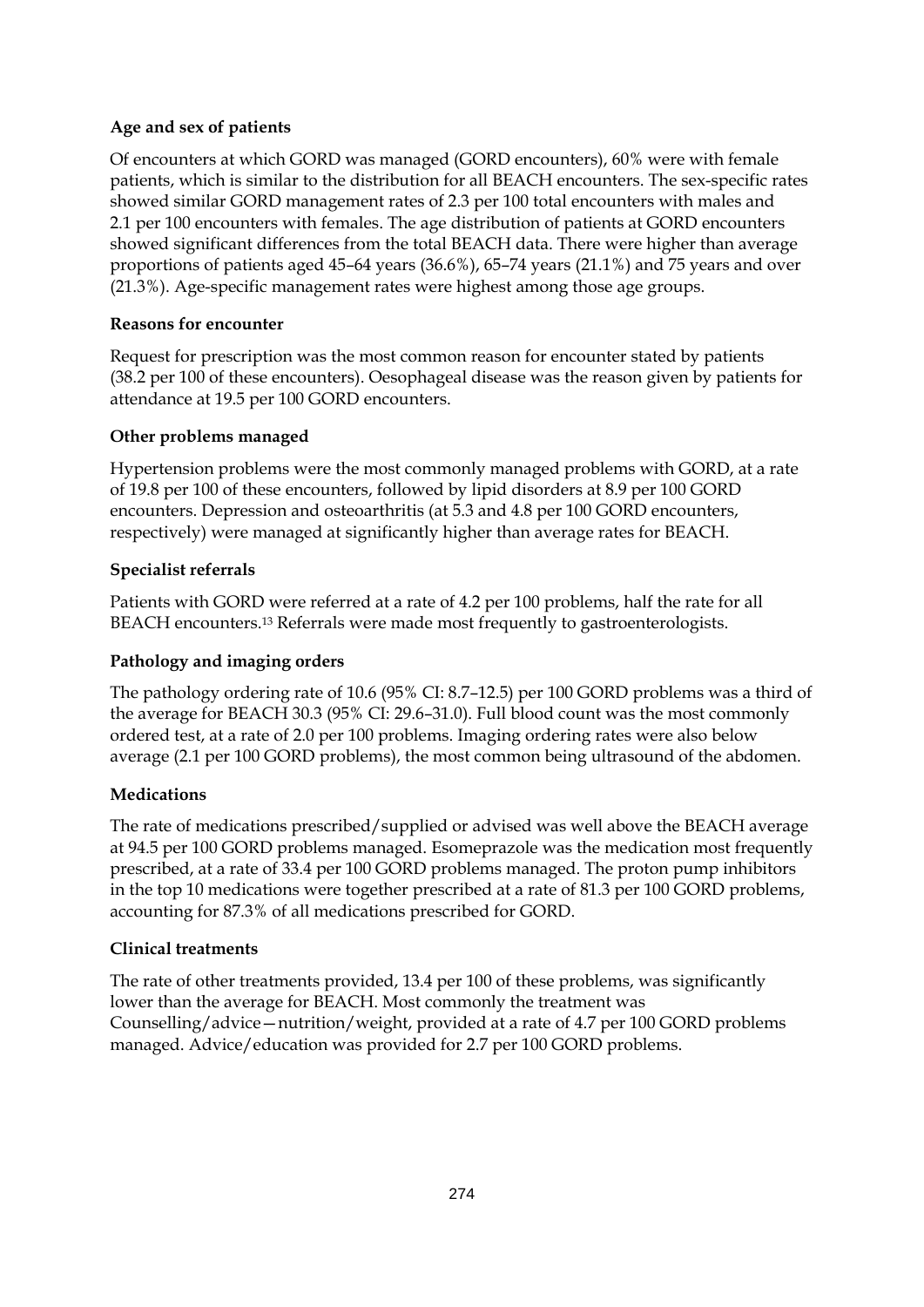

(b) Expressed as a rate per 100 encounters at which gastro-oesophageal reflux disease problems was managed.

(c) Expressed as a rate per 100 gastro-oesophageal reflux disease problems managed.

*Note:* NOS—not otherwise specified.

#### **Figure 16.4: Management of gastro-oesophageal reflux disease, 2006–08**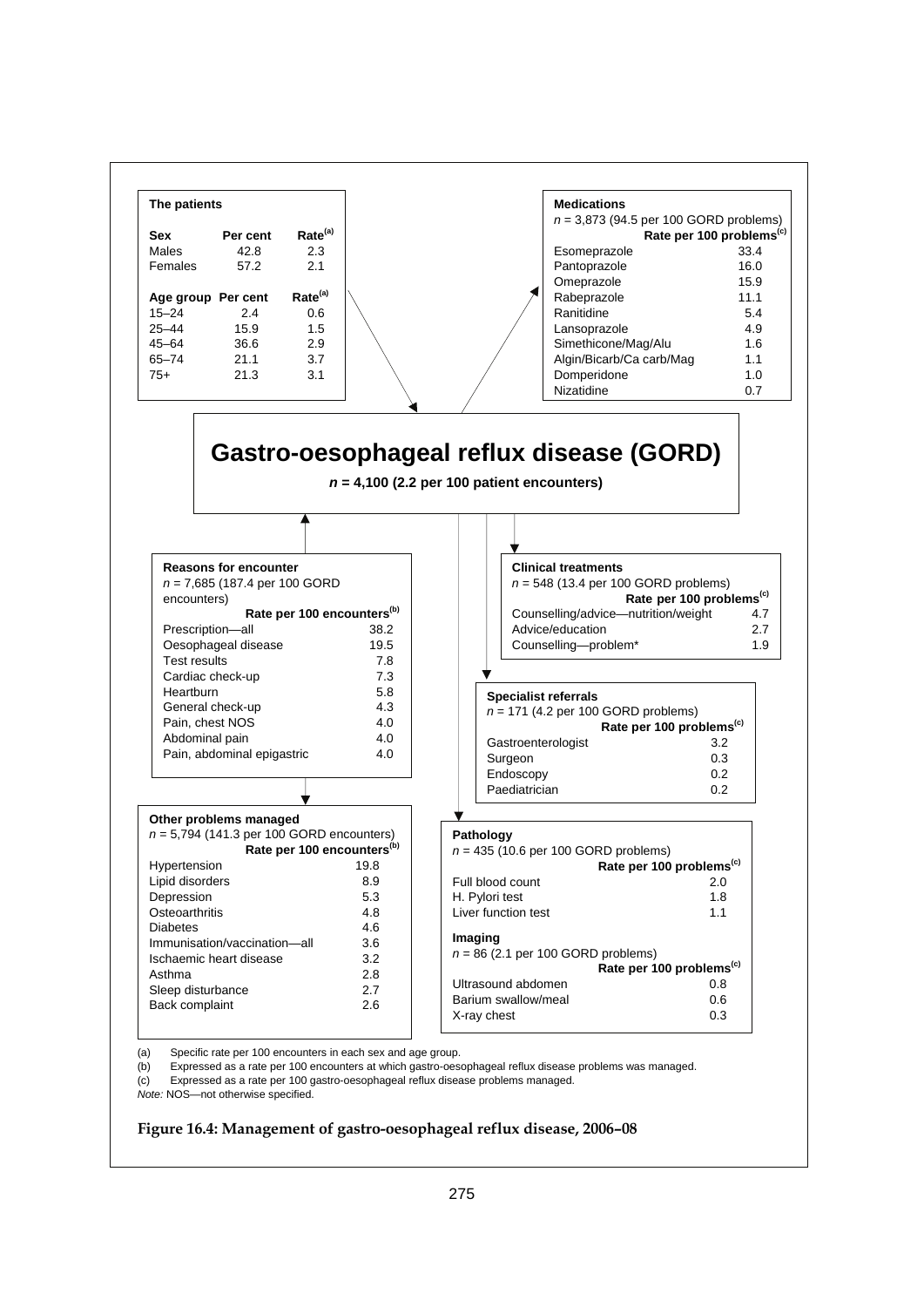## **16.7 Discussion**

There is wide variance in the estimates of prevalence of GORD in the community reported in the literature. In recent unpublished studies prevalence of up to 63% are estimated (personal communication Prof T D Bolin). The variation in prevalence between studies seems to be due mainly to differences in the definition of GORD used in the studies.2 Higher prevalence occurs particularly in developed countries, and may be associated with the reduction in H. Pylori colonisation of the gastric mucosa associated with better hygiene and greater use of antibiotics.<sup>14</sup> Within Australia, the lower prevalence estimated from GP encounter data<sup>1</sup> than that of community-based studies may indicate a significant level of unmet need for management of this condition in the Australian community. Therefore it may be expected that the management rate will continue to rise in the future.

GORD occurs commonly with other chronic problems, particularly with older patients.11 As shown in Figure 16.4, conjoint management is quite common. The frequent occurrence of multimorbidity with GORD has significant implications for its management, and for the development of guidelines for best practice care in complex patients.

The Digestive Heart Foundation's *Gastro-oesophageal reflux disease in adults: guidelines for clinicians, 4th edition 2008* provides a guide to the investigation and management of GORD.15 United States guidelines for 'Initial management of dyspepsia and GERD'16, also provide a useful algorithm for management of GORD.

Both sets of guidelines suggest that it is inappropriate to undertake endoscopy on every patient with suspected GORD, and that this should only be carried out if alarm features are present. Australian GPs seem to be following this pattern of investigation since removal of the requirement to undertake endoscopy to confirm the presence of oesophagitis before prescribing proton pump inhibitors. The recent increase in Medicare-funded upper gastrointestinal endoscopy does not appear to be related to the investigation of GORD. The United States guidelines suggest that patients aged 50 years and older and with symptoms for 10 years or more should be considered for endoscopy. This may be an area in which a change in current management could be considered, given the increasing incidence of oesophageal cancer.17,18

The Australian guideline does not mention testing for H. Pylori and the United States guideline suggests that it is not indicated. However, patients may present with a mixed picture of GORD and dyspepsia which may reasonably lead to H. Pylori testing. The H. Pylori test rate of 1.8 per 100 GORD problems is not an unexpected response to uncertainty over the diagnosis. Patients with new presentations of GORD were tested at a higher rate of 4.3 per 100 new cases of GORD. As these are encounter rates, the per patient rate would be much higher (see Chapter 2).

Both the Australian and United States guidelines suggest the superiority of proton pump inhibitors in a therapeutic trial to establish diagnosis and in long-term therapy. The shift from H2RAs and other medications to proton pump inhibitors is consistent with current guidelines for the management of GORD.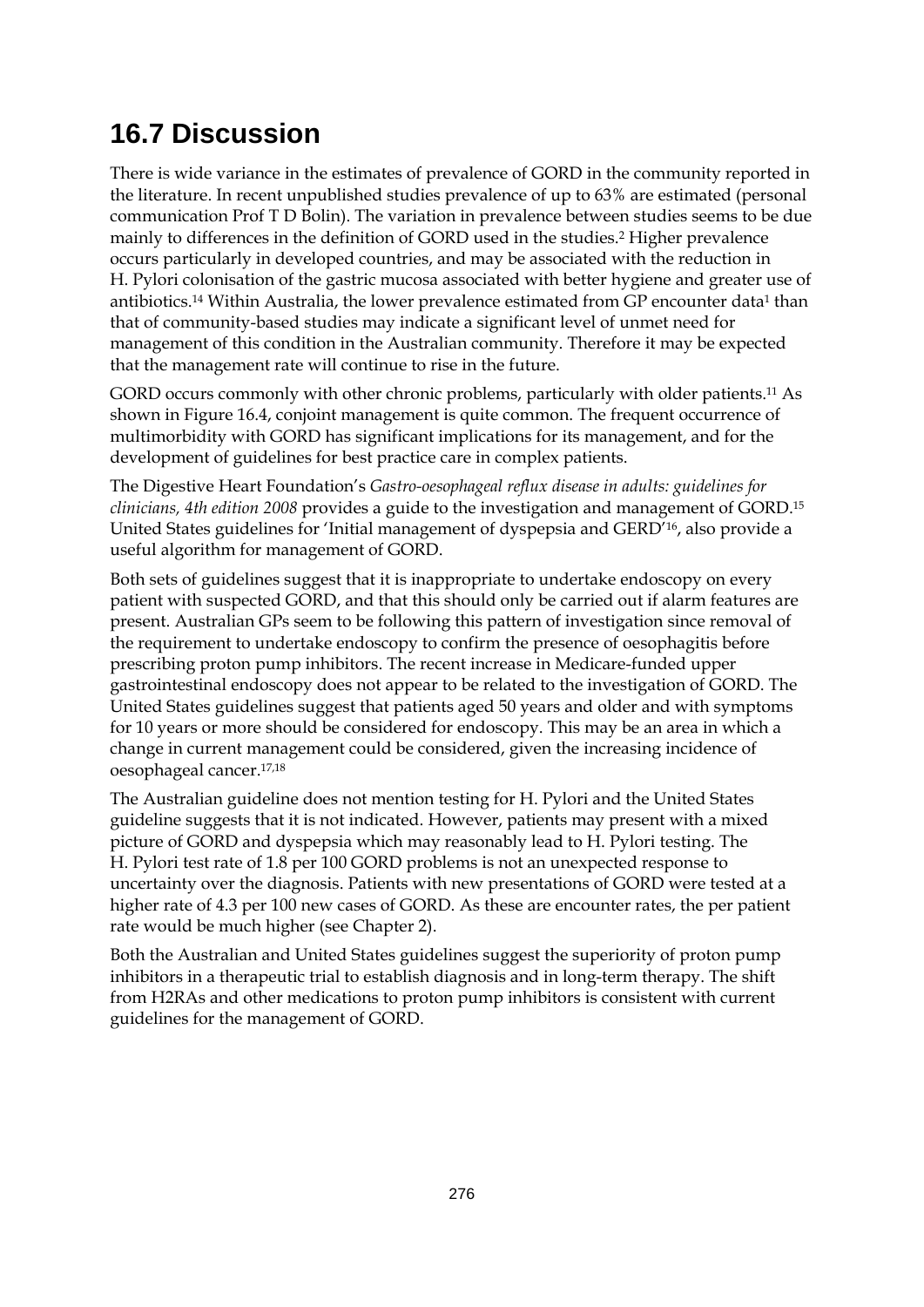## **16.8 Conclusion**

In common with other developed countries, the prevalence of GORD is increasing in Australia. This increase in prevalence may be due to decreasing gastric colonisation by H. Pylori; however, the increasing frequency of overweight and obesity in the community may also be a contributing factor.

GORD causes significant impairment of quality of life unless effectively treated, and the financial burden of treatment is high.

GORD is a chronic problem requiring long-term drug therapy or endoscopic interventions, which are only appropriate for a small minority of patients who are not controlled on acid suppression.15,16

General practitioners appear to be managing almost all of the diagnosed instances of GORD; however, there appears to be a large pool of patients with probable GORD in the community not under current medical management.

General practitioner management of GORD appears consistent with both Australian and United States guidelines.15,16

#### **Suggested chapter citation**

Miller G & Pan Y 2009. Gastro-oesophageal reflux disease. In: Britt H & Miller GC (eds). General practice in Australia, health priorities and policies 1998 to 2008. General practice series no. 24. Cat. no. GEP 24. Canberra: Australian Institute of Health and Welfare.

### **References**

- 1. Knox SA, Harrison CM, Britt HC, Henderson JV 2008. Estimating prevalence of common chronic morbidities in Australia. Med J Aust 189(2):66–70.
- 2. Dent J, El-Serag HB, Wallander MA, Johansson S 2005. Epidemiology of gastrooesophageal reflux disease: a systematic review. Gut 54(5):710–717.
- 3. Dent J, Brun J, Fendrick AM, Fennerty MB, Janssens J, Kahrilas PJ et al. 1999. An evidence-based appraisal of reflux disease management—the Genval Workshop Report. Gut 44(90002):S1–16.
- 4. Australian Institute of Health and Welfare 2008. AIHW Principal Diagnosis Data Cubes. Canberra:AIHW. Viewed 20 November 2008, <http://www.aihw.gov.au/hospitals/datacubes/datacube\_pdx.cfm>.
- 5. Duggan AE & Westbrook J 2002. Restricted access for PPIs not a panacea [letter]. CMAJ 167(10):1102–1104.
- 6. Medicare Australia 2008. Health statistics, Medicare Benefits Schedule (MBS). Canberra: Medicare Australia. Viewed 20 November 2008, <https://www.medicareaustralia.gov.au/statistics/mbs\_item.shtml>.
- 7. Australian Government Department of Health and Ageing 2008. Expenditure and prescriptions twelve months to 30 June 2007. Canberra: DoHA. Viewed 19 October 2008, <http://www.health.gov.au/internet/main/publishing.nsf/Content/pbs-statspbexp-jun07>.